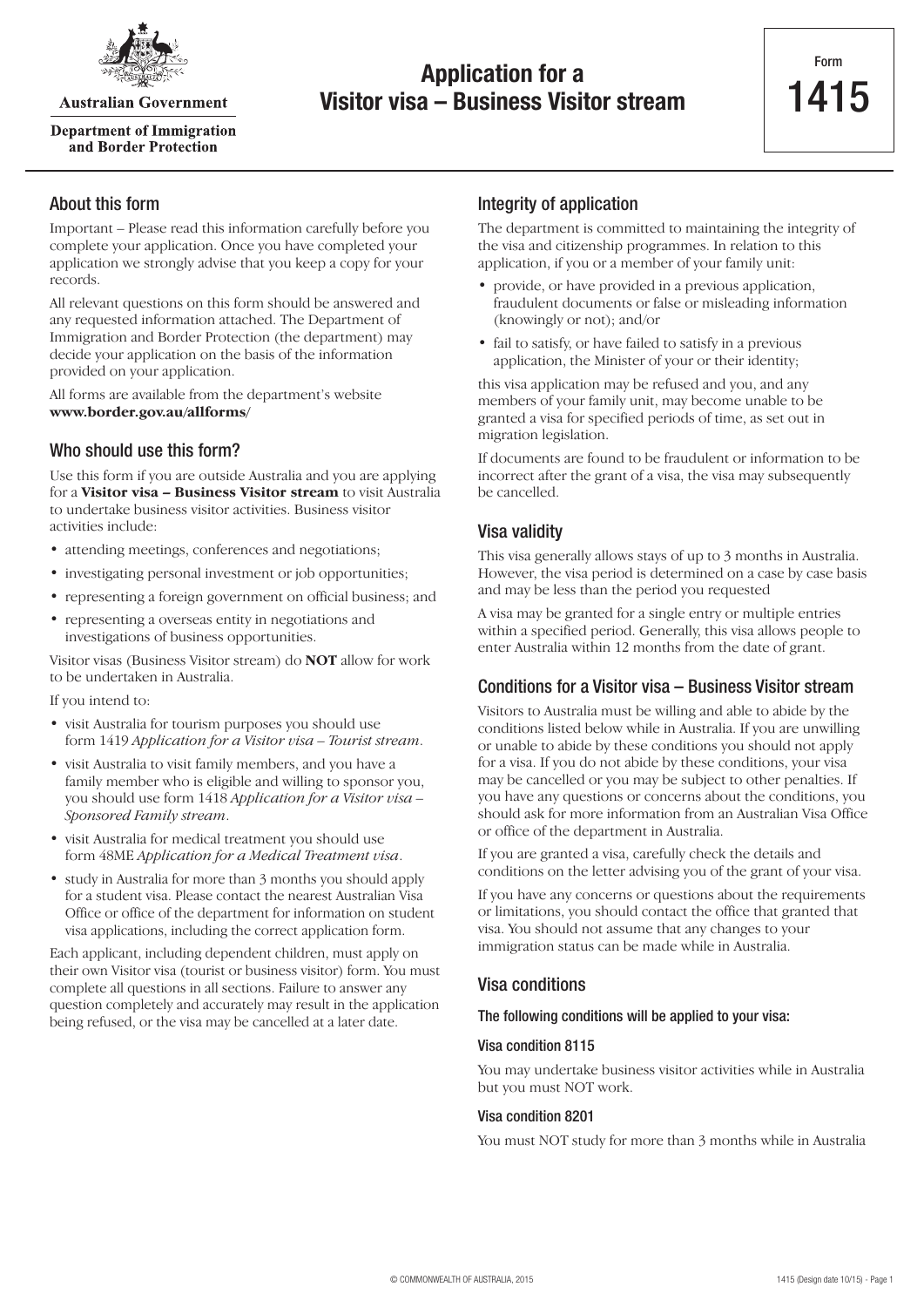#### The following condition may be applied to your visa:

#### Visa condition 8503

No further stay.

Following an assessment of your application, a visa officer may decide to apply the 8503 condition on your visa. The 8503 (or No Further Stay) condition means that the holder of the visa on which the condition has been imposed will not, after entering Australia, be entitled to be granted any other visa, while the holder remains in Australia.

The effect of this visa condition is that it will not be possible for you to apply to remain in Australia beyond the authorised period of stay of your visa. It is particularly important, if your visit to Australia is to attend a specific event, that you organise your travel so that you can attend these events within your authorised period of stay as you will not be able to extend your period of stay in Australia.

If the 8503 condition is imposed on your visa, it will be indicated on the letter advising you of the grant of your visa, with the words 8503 – NO FURTHER STAY.

## Visa Application Charge

Refer to *Part J – Payment details* of this form to calculate the correct charge and make payment.

Refer to **www.border.gov.au/trav/visa/fees** for a complete and current list of applicable fees and charges.

Fees and charges may be subject to change at any time and this may increase the cost of a visa application.

Generally, Visa Application Charges are reviewed on 1 July each year, and the exchange rates used to calculate the amount payable in a foreign country are updated on 1 January and 1 July each year.

If you do not pay the full Visa Application Charge amount, your visa application will not be valid.

Charges are generally not refundable, even if the application is withdrawn or refused.

## Methods of payment

Payment or evidence of payment must accompany your application.

Please check the *How to apply* information to find out how and where you need to lodge the application before you choose your payment method.

**Note**: Personal and travellers' cheques are not accepted.

#### Outside Australia

Before making a payment outside Australia, please check with the Australian Government office where you intend to lodge your application as to what methods of payment and currencies they can accept and to whom the payment should be made payable.

Information on where to lodge an application outside Australia is also available from the department's website **www.border.gov.au/about/contact/offices-locations**

## Ways to apply

You, or your representative, can submit your application, visa application charge and supporting documents in one of the following 3 ways:

- Electronically over the internet if you are eligible. To check your eligibility please visit the department's website **www.border.gov.au/trav/visa-1/600-**
- In person or by mail at the nearest Australian Visa Office or office of the department; or
- Through a Service Delivery Partner (SDP). SDP's provide visa application services on behalf of the department in some countries. For more detailed information, and to check if an SDP is available in your country, please visit the *Contact Us* web page on the department's website **www.border.gov.au/about/contact/offices-locations**

You may arrange for another person to help you complete this application form, but you must sign it. If you have been assisted in completing the application form, you should only sign the declaration(s) if the information in it is true and correct.

#### Supporting documents and additional information

*Part K – Application checklist* on page 13 contains information about supporting documentation. If you are lodging your application overseas, you should also check the website of your nearest Australian Visa Office **www.border.gov.au/about/contact/offices-locations**

#### Extending your stay in Australia

If you are applying for a new visa while in Australia you must apply for a new visa before your current visa expires. You cannot apply for a further Visitor visa – Business Visitor stream in Australia. The best time to apply for a new visa is about 2 weeks before the expiry of your current visa. Please bear in mind that the grant of a new visa will cease any visa currently held and the entitlements attached to that visa. If, for example, you currently have work rights or formal study entitlements, those entitlements will cease when a Visitor visa is granted.

## Health requirements

All applicants must meet Australia's health requirements. You may be required to undergo a chest x-ray and medical examination in order to meet the criteria for the grant of a subclass 600 visa.

Please follow any directions given by the visa processing officer as to medical or x-ray examinations that may be required.

Additional information regarding the health requirement for temporary entry into Australia is available on the department's website

**www.border.gov.au/trav/visa/heal/meeting-the-healthrequirement/arranging-a-health-examination**

### Health insurance requirements

Medical treatment in Australia can be very expensive. It is recommended that you take out health insurance for your period of stay in Australia. You will not be covered by Australia's national health scheme, unless you are covered by a reciprocal health care agreement.

#### If you are 75 years of age or over

You may be asked to provide evidence with your application that you have health insurance to cover your stay in Australia. More information about health insurance is available from the department's website **www.border.gov.au/trav/visi/visi**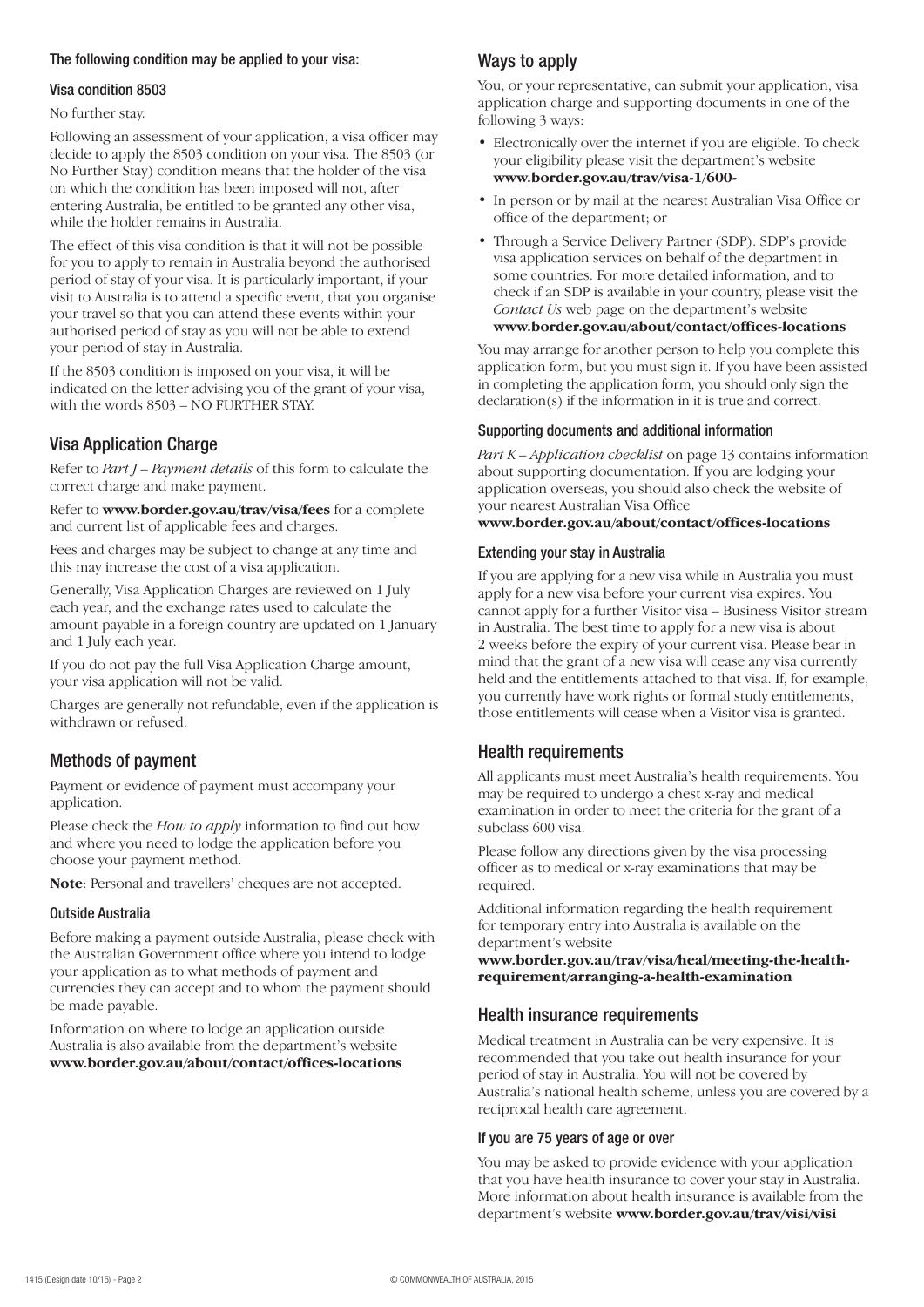## **Vaccinations**

If it is your intention to enrol your children in an Australian school or childcare centre (crèche or preschool) during your visit to Australia, you are strongly encouraged to carry certification of your child's vaccination status. Certification may be sought at time of enrolment.

Vaccination is recommended against polio, tetanus, measles, mumps, rubella, diphtheria, pertussis (whooping cough), Haemophilus influenza hypo (Hib) and Hepatitis B.

**Note**: Vaccination against rubella is also recommended for women of child bearing age.

## Passport information

Most visa applicants will be required to hold a valid passport before they can be granted a visa. It is strongly recommended that the passport be valid for at least 6 months.

If you change your passport after you have been granted the visa you must notify the nearest Australian Visa Office or office of the department.

#### **If you do not provide us with the details of any new or additional passport you use to travel to Australia, you may experience significant delays at the airport and may be denied permission to board your plane.**

Do NOT send your passport with your visa application Provide with your visa application a certified copy of the page from your passport showing your photo and details. Please keep a copy of the Visa Grant Notification in a safe place for your reference.

## Residential address

You must provide the address of where you intend to live during the period that your application is being considered. Failure to give your residential address will result in this application being invalid. A post office box address will not be accepted as your residential address.

## Change of address

If you change your residential address for more than 14 days while your application is being processed, you must tell the department your new address and how long you will be there. The department will send communication about your application to the latest address for correspondence you have provided.

### Immigration assistance

A person gives immigration assistance to you if he or she uses, or claims to use, his or her knowledge or experience in migration procedure to assist you with your visa application, request for ministerial intervention, cancellation review application, sponsorship or nomination.

In Australia a person may only lawfully give immigration assistance if he or she is a registered migration agent or is exempt from being registered. Only registered migration agents may receive a fee or reward for providing immigration assistance.

If an unregistered person in Australia, who is not exempt from registration, gives you immigration assistance they are committing a criminal offence and may be prosecuted.

#### Migration agents in Australia

Migration agents in Australia must be registered with the Office of the Migration Agents Registration Authority (Office of the MARA) unless they are exempt from registration.

#### Migration agents outside Australia

Migration agents who operate outside Australia do not have to be registered. The department may give some overseas agents an ID number. This number does not mean that they are registered.

**Note**: Some Australian registered migration agents operate overseas.

#### Migration agent information

A migration agent is someone who can:

- advise you on the visa that may best suit you;
- tell you the documents you need to submit with your application;
- help you fill in the application and submit it; and
- communicate with the department on your behalf.

If you appoint a migration agent, the department will assume that your migration agent will be your authorised recipient, unless you indicate otherwise.

Your migration agent will be the person with whom the department will discuss your application and from whom it will seek further information when required.

You are not required to use a migration agent. However, if you use a migration agent, the department encourages you to use a registered migration agent. Registered agents are bound by the Migration Agents Code of Conduct, which requires them to act professionally in their clients' lawful best interests.

Information on migration agents, including a list of registered migration agents, is available on the Office of the MARA website **www.mara.gov.au**

You can also access information about migration agents on the department's website **www.border.gov.au**

#### Exempt persons

The following people do not have to be a registered migration agent in order to provide immigration assistance, but they must not charge a fee for their service:

- a close family member (spouse, de facto partner, child, parent, brother or sister);
- a member of parliament or their staff;
- an official whose duties include providing immigration assistance (eg. a Legal Aid provider);
- a member of a diplomatic mission, consular post or international organisation.

#### Appointing a migration agent/exempt person

To appoint a migration agent/exempt person you should complete *Part I – Options for receiving written communications*.

Your migration agent/exempt person should complete form 956 *Advice by a migration agent/exempt person of providing immigration assistance*.

Form 956 is available from the department's website **www.border.gov.au/allforms/**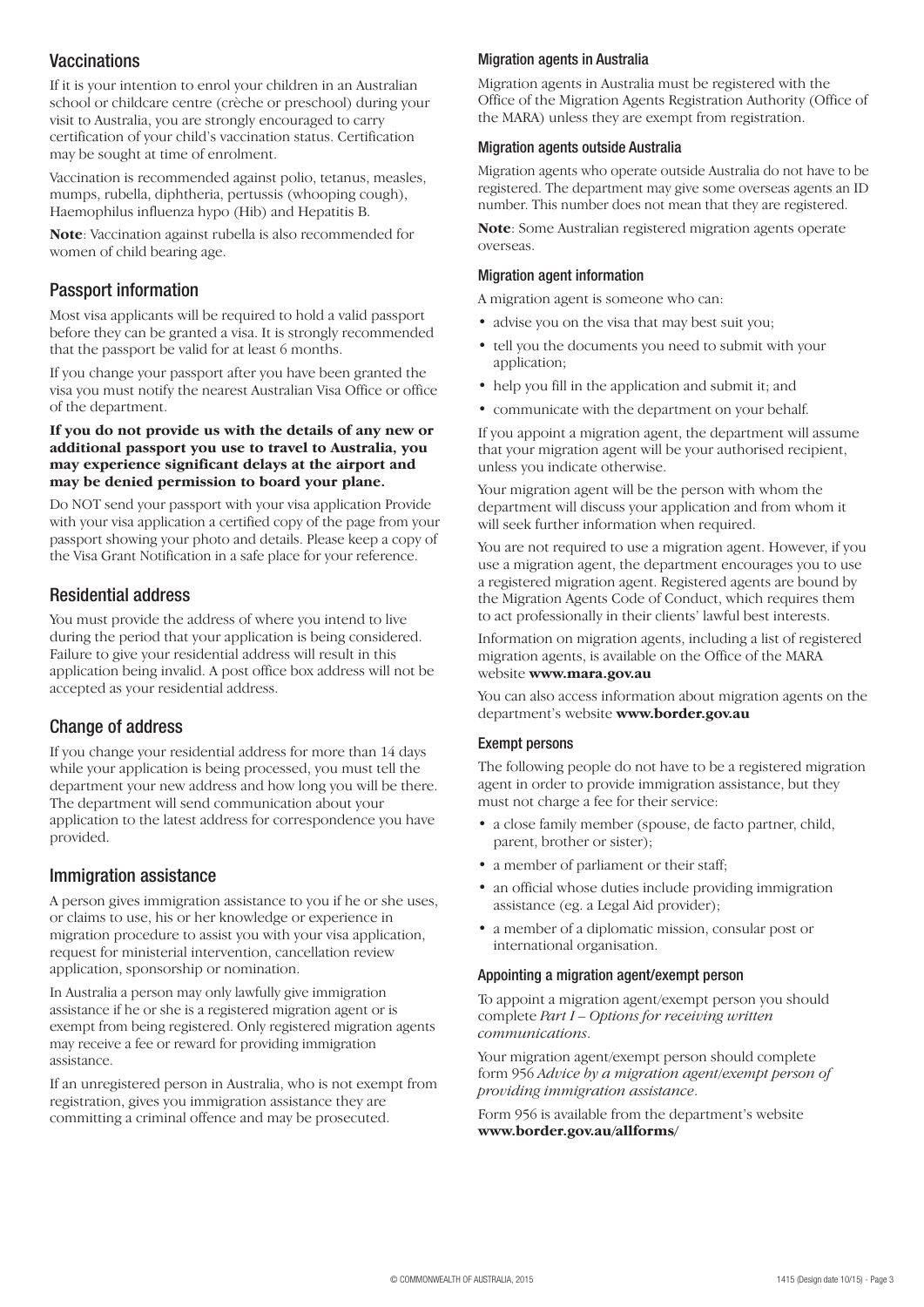## Options for receiving written communications

If you do not appoint a migration agent/exempt person you may still authorise another person, in writing, to receive written communications on your behalf. This person is called the authorised recipient.

#### Authorised recipient information

All written communication about your application will be sent to your authorised recipient, unless you indicate that you wish to have health and/or character information sent directly to you.

The department will communicate with the most recently appointed authorised recipient as you may only appoint one authorised recipient at any time for a particular application.

You will be taken to have received any documents sent to that person as if they had been sent to you.

To appoint an authorised recipient you should complete:

- *Part I Options for receiving written communications*; and
- form 956A *Appointment or withdrawal of an authorised recipient*.

**Note**: Migration agents/exempt persons do not need to complete form 956A.

Form 956A is available from the department's website **www.border.gov.au/allforms/**

#### Consent to communicate electronically

The department may use a range of means to communicate with you. However, electronic means such as fax or email will only be used if you indicate your agreement to receiving communication in this way.

To process your application the department may need to communicate with you about sensitive information, for example, health, police checks, financial viability and personal relationships. Electronic communications, unless adequately encrypted, are not secure and may be viewed by others or interfered with.

If you agree to the department communicating with you by electronic means, the details you provide will only be used by the department for the purpose for which you have provided them, unless there is a legal obligation or necessity to use them for another purpose, or you have consented to use for another purpose. They will not be added to any mailing list.

The Australian Government accepts no responsibility for the security or integrity of any information sent to the department over the internet or by other electronic means.

If you authorise another person to receive documents on your behalf and they wish to be contacted electronically, their signature is required on form 956 or 956A to indicate their consent to this form of communication.

**Note**: Electronic communication is the fastest means of communication available and the department prefers to communicate electronically because this results in faster processing.

### Important information about privacy

Your personal information is protected by law, including the *Privacy Act 1988*. Important information about the collection, use and disclosure (to other agencies and third parties, including overseas entities) of your personal information, including sensitive information, is contained in form 1442i *Privacy notice*. Form 1442i is available from the department's website **www.border.gov.au/allforms/** or offices of the department. You should ensure that you read and understand form 1442i before completing this form.

*Home page*

### **www.border.gov.au**

*General enquiry line*

Telephone **131 881** during business hours in Australia to speak to an operator (recorded information available outside these hours). If you are outside Australia, please contact your nearest Australian mission.

*Please keep these information pages for your reference*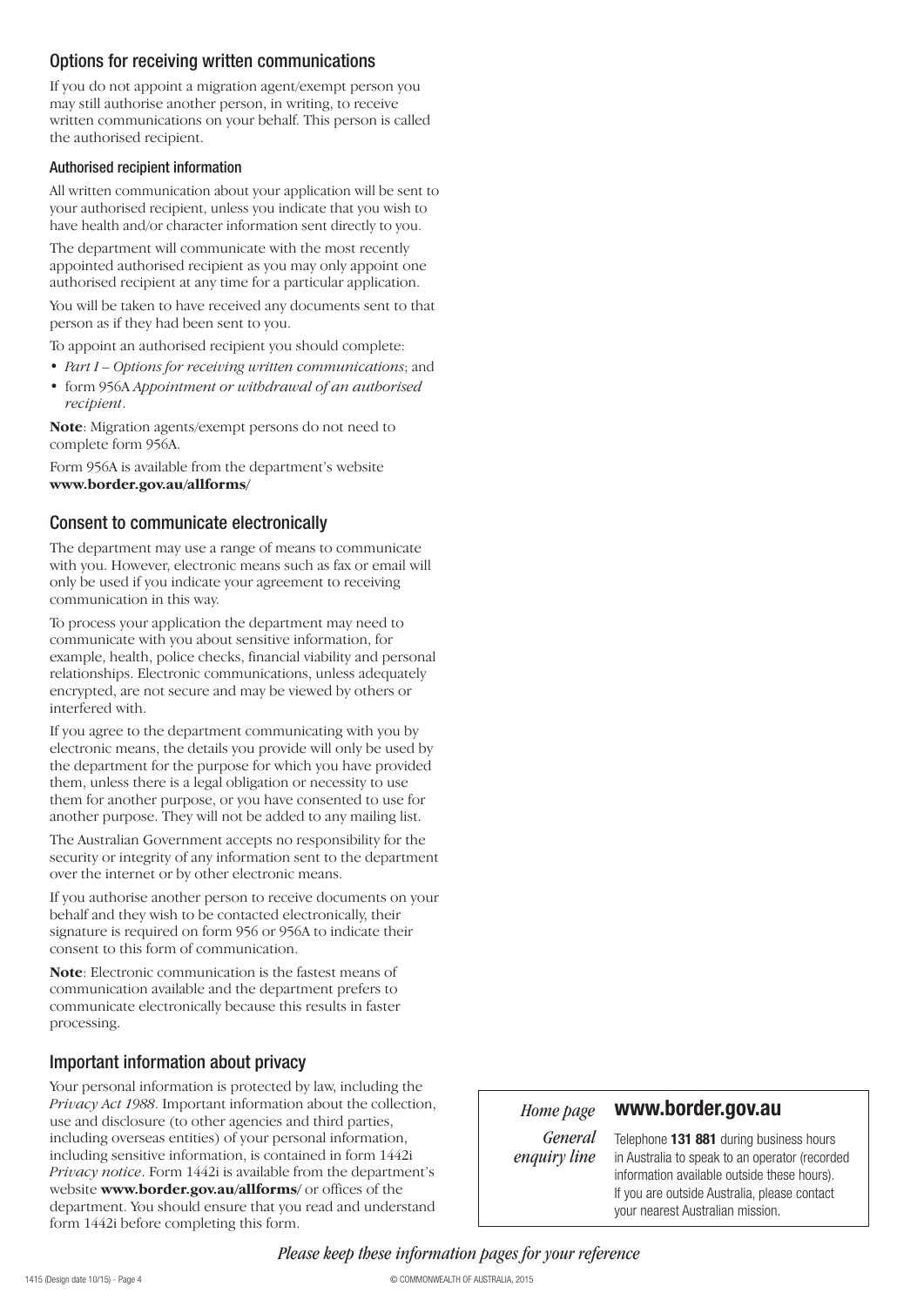|--|

**Australian Government** 

#### **Department of Immigration** and Border Protection

|   | Please use a pen, and write neatly in English using BLOCK LETTERS.<br>$\boldsymbol{V}$<br>Tick where applicable                                     |   | PHOTOGRAPH<br>Please attach a recent<br>passport-sized<br>photograph of yourself.                               |
|---|-----------------------------------------------------------------------------------------------------------------------------------------------------|---|-----------------------------------------------------------------------------------------------------------------|
|   | When do you wish to visit Australia?                                                                                                                | 4 | Place of birth                                                                                                  |
|   | <b>MONTH</b><br>YEAR<br>DAY<br><b>MONTH</b><br>YEAR<br>DAY<br>from<br>Date<br>to                                                                    |   | Town/city                                                                                                       |
|   | Note: The stay period granted may be less than the period requested.                                                                                |   | State/province                                                                                                  |
|   | You should check the terms of any visa granted.                                                                                                     |   | Country                                                                                                         |
| 2 | Do you intend to enter Australia on more than one occasion?                                                                                         | 5 | Relationship status                                                                                             |
|   | No                                                                                                                                                  |   | Married<br>Separated<br>Never married or<br>been in a de facto                                                  |
|   | Give details<br>Yes                                                                                                                                 |   | Engaged<br>Divorced<br>relationship<br>De facto<br>Widowed                                                      |
|   |                                                                                                                                                     |   |                                                                                                                 |
|   |                                                                                                                                                     | 6 | Are you or have you been known by any other name?<br>(including name at birth, previous married names, aliases) |
|   |                                                                                                                                                     |   | N <sub>0</sub>                                                                                                  |
|   | $Part A - Your details$                                                                                                                             |   | Give details<br>Yes                                                                                             |
|   |                                                                                                                                                     |   |                                                                                                                 |
| 3 | Give the following details exactly as they appear in your passport<br>Make sure your passport is valid for the period of stay you are applying for. |   |                                                                                                                 |
|   | Family name                                                                                                                                         | 7 | Do you currently hold an Australian visa?                                                                       |
|   | Given names                                                                                                                                         |   | N <sub>0</sub><br>Yes<br>Note: If this visa application is approved, your current visa                          |
|   |                                                                                                                                                     |   | may cease.                                                                                                      |
|   | Sex<br>Male<br>Female                                                                                                                               | 8 | Do you currently hold, or have you applied for, an APEC Business Travel                                         |
|   | DAY<br><b>MONTH</b><br>YEAR<br>Date of birth                                                                                                        |   | Card (ABTC)?<br>No                                                                                              |
|   | Passport number                                                                                                                                     |   | Yes<br>Note: If this visa application is approved, the Australian visa                                          |
|   | Country of passport                                                                                                                                 |   | associated with your ABTC will cease.                                                                           |
|   | Nationality of<br>passport holder                                                                                                                   | 9 | Are you a citizen of any other country?                                                                         |
|   | DAY<br>MONTH<br>YEAR<br>Date of issue                                                                                                               |   | No                                                                                                              |
|   | Date of expiry                                                                                                                                      |   | List countries<br>Yes                                                                                           |
|   | Place of issue/                                                                                                                                     |   |                                                                                                                 |
|   | issuing authority                                                                                                                                   |   |                                                                                                                 |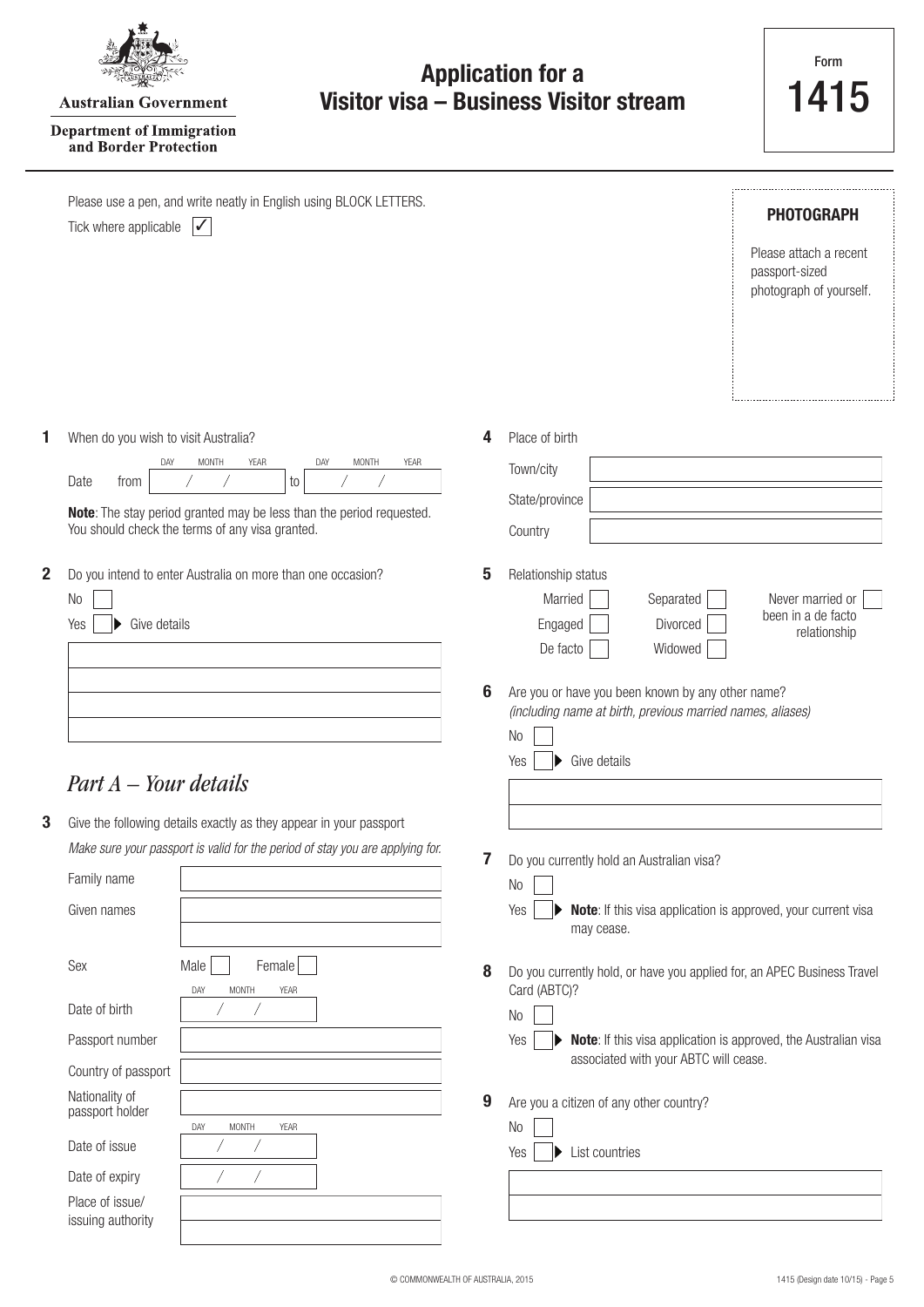10 Do you hold an identity card or identity number issued to you by your government (eg. National identity card) *(if applicable)*?

**Note**: If you are the holder of multiple identity numbers because you are a citizen of more than one country, you need to enter the identity number on the card from the country that you live in.

|    | N <sub>o</sub>                                         |              |    |                           |
|----|--------------------------------------------------------|--------------|----|---------------------------|
|    | Yes<br>Give details                                    |              |    |                           |
|    | Family name                                            |              |    | Country                   |
|    | Given names                                            |              | 16 | Address fo<br>(If the sam |
|    | Type of document                                       |              |    |                           |
|    | Identity number                                        |              |    |                           |
|    | Country of issue                                       |              |    |                           |
| 11 | Do you have other current passports?<br>N <sub>o</sub> |              |    | Country                   |
|    | Give details<br>Yes                                    |              | 17 | Contact tel               |
|    | Passport number                                        |              |    | Home                      |
|    | Country of passport                                    |              |    | Office                    |
| 12 | In what country are you currently located?             |              |    | Mobile/cell               |
| 13 | What is your legal status in your current location?    |              | 18 | Do you agr<br>and/or fax' |
|    | Citizen                                                |              |    | This may in               |
|    | Permanent resident                                     |              |    | Note: We o<br>email and/  |
|    | Visitor                                                |              |    | N <sub>0</sub>            |
|    | Student                                                |              |    | Yes<br>Þ                  |
|    | Work visa                                              |              |    |                           |
|    | No legal status                                        |              |    | Email addr                |
|    | Other                                                  | Give details |    | Fax numbe                 |
|    |                                                        |              |    |                           |

**14** What is the purpose of your stay in your current location and what is your visa status?



15 Your current residential address

**Note**: A street address is required as a post office box address cannot be accepted.

|         | POSTCODE |
|---------|----------|
| Country |          |

#### **16** Address for correspondence

*(If the same as your residential address, write 'AS ABOVE')*

|         | POSTCODE |
|---------|----------|
| Country |          |

**17** Contact telephone numbers

|             | COUNTRY CODE | AREA CODE | <b>NUMBER</b> |  |
|-------------|--------------|-----------|---------------|--|
| Home        |              |           |               |  |
| Office      |              |           |               |  |
| Mobile/cell |              |           |               |  |

**18** Do you agree to the department communicating with you by email and/or fax?

This may include receiving notification of the outcome of this application.

**Note**: We can communicate about this application more quickly using email and/or fax.

| No                                        |              |           |               |  |  |  |  |
|-------------------------------------------|--------------|-----------|---------------|--|--|--|--|
| Yes<br>$\blacktriangleright$ Give details |              |           |               |  |  |  |  |
| Email address                             |              |           |               |  |  |  |  |
|                                           | COUNTRY CODE | AREA CODE | <b>NUMBER</b> |  |  |  |  |
| Fax number                                |              |           |               |  |  |  |  |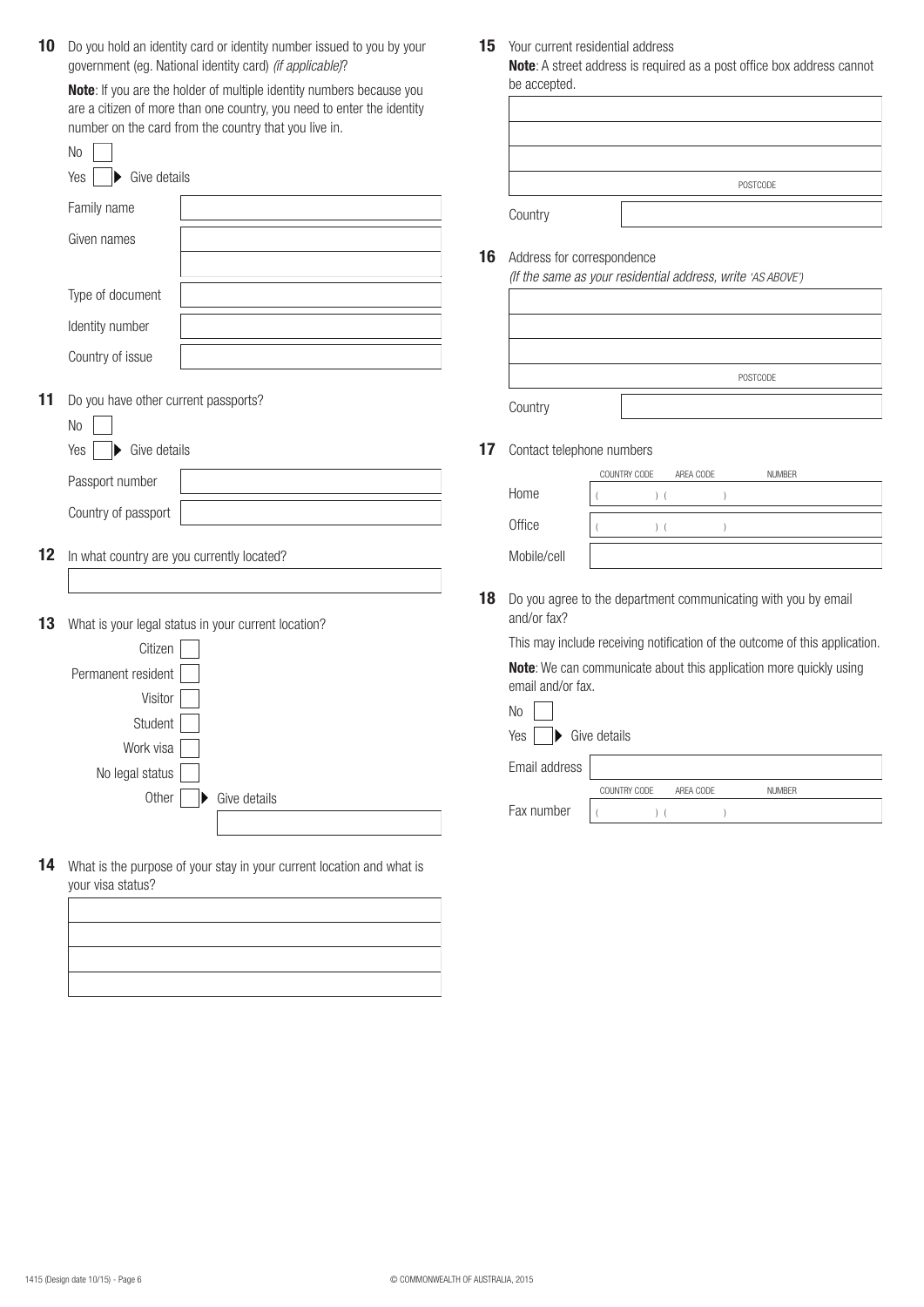# *Part B – Employment status*

| 19 | What is your employment status? |                                                           | 20 |                                               |            | Describe your intended principal business visitor activity in Australia |  |
|----|---------------------------------|-----------------------------------------------------------|----|-----------------------------------------------|------------|-------------------------------------------------------------------------|--|
|    | Employed/<br>D<br>self-employed | Give details<br>Employer/business name                    |    |                                               |            |                                                                         |  |
|    |                                 |                                                           |    |                                               |            |                                                                         |  |
|    |                                 | Address                                                   |    |                                               |            |                                                                         |  |
|    |                                 |                                                           |    |                                               |            |                                                                         |  |
|    |                                 |                                                           |    |                                               |            |                                                                         |  |
|    |                                 | POSTCODE                                                  |    |                                               |            |                                                                         |  |
|    |                                 | Telephone number                                          |    |                                               |            |                                                                         |  |
|    |                                 | COUNTRY CODE<br><b>NUMBER</b><br>AREA CODE                |    |                                               |            |                                                                         |  |
|    |                                 | ) (<br>$\lambda$                                          |    |                                               |            |                                                                         |  |
|    |                                 | Position you hold                                         |    |                                               |            |                                                                         |  |
|    |                                 |                                                           |    |                                               |            |                                                                         |  |
|    |                                 | How long have you<br>been employed by this                |    |                                               |            |                                                                         |  |
|    |                                 | employer/business?                                        |    |                                               |            |                                                                         |  |
|    |                                 | Are you visiting Australia                                |    |                                               |            |                                                                         |  |
|    |                                 | as part of your current<br>employment?<br>$\rm No$<br>Yes |    | If insufficient space, give details at Part M |            |                                                                         |  |
|    |                                 |                                                           | 21 | Do you have an Australian business contact?   |            |                                                                         |  |
|    | Retired                         | Year of retirement                                        |    | N <sub>0</sub>                                |            |                                                                         |  |
|    | Student                         | Give details                                              |    | Give details<br>Yes                           |            |                                                                         |  |
|    |                                 | Your current course                                       |    |                                               |            |                                                                         |  |
|    |                                 |                                                           |    | Contact<br>person                             |            |                                                                         |  |
|    |                                 | Name of educational institution                           |    |                                               |            |                                                                         |  |
|    |                                 |                                                           |    | Business name                                 |            |                                                                         |  |
|    |                                 | How long have you been                                    |    | (if applicable)                               |            |                                                                         |  |
|    |                                 | studying at this institution?                             |    | Address                                       |            |                                                                         |  |
|    | Other                           | Give details                                              |    |                                               |            |                                                                         |  |
|    |                                 |                                                           |    |                                               |            | POSTCODE                                                                |  |
|    |                                 |                                                           |    | Telephone                                     |            |                                                                         |  |
|    |                                 |                                                           |    | number                                        | (AREA CODE |                                                                         |  |
|    |                                 |                                                           | 22 |                                               |            | Do you intend to do a course of study while in Australia?               |  |
|    | Unemployed                      | Explain why you are unemployed and give details           |    | No                                            |            |                                                                         |  |
|    |                                 | of your last employment (if applicable)                   |    | Give details<br>Yes                           |            |                                                                         |  |
|    |                                 |                                                           |    |                                               |            |                                                                         |  |
|    |                                 |                                                           |    | Name of the<br>course                         |            |                                                                         |  |
|    |                                 |                                                           |    |                                               |            |                                                                         |  |
|    |                                 |                                                           |    | Name of the                                   |            |                                                                         |  |
|    |                                 |                                                           |    | institution                                   |            |                                                                         |  |
|    |                                 |                                                           |    | How long will the course last?                |            |                                                                         |  |

*Part C – Details of your visit to Australia*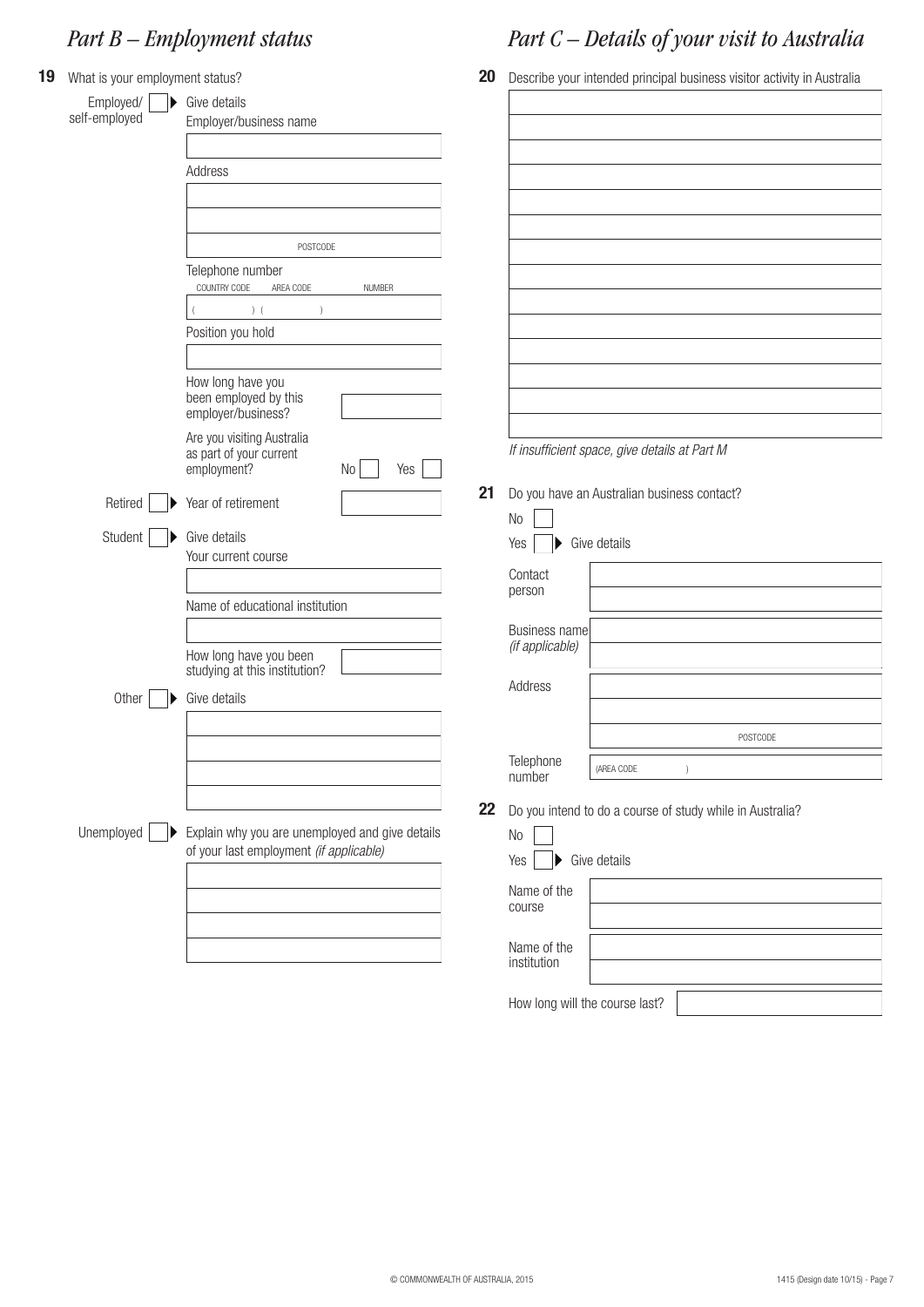# *Part D – Funding for stay*

All visitors to Australia must be able to demonstrate they have adequate funds to cover all costs associated with their visit. Providing evidence of funds will help expedite the processing of a Visitor visa application. Examples may include showing personal bank statements showing a financial history, pay slips, audited accounts, taxation records or details of funds that visitors will be taking with them or funds that are available to them. Relevant factors may also include the number of persons you are supporting, the type of activities planned and the length of stay sought.

**23** Give details of how you will maintain yourself financially while you are in Australia

24 Is someone else, other than your employer or business, providing support for your visit to Australia?

**Note**: This includes support from an organisation.



 $\rightarrow$  Give details Yes [

| Full name | Date of birth        | Relationship<br>to you | Their address while you are in Australia | Type of support provided      |  |  |
|-----------|----------------------|------------------------|------------------------------------------|-------------------------------|--|--|
|           | YEAR<br>DAY<br>MONTH |                        |                                          | Financial Accommodation Other |  |  |
|           |                      |                        |                                          |                               |  |  |
|           |                      |                        |                                          |                               |  |  |
|           |                      |                        |                                          |                               |  |  |
|           |                      |                        |                                          |                               |  |  |
|           |                      |                        |                                          |                               |  |  |

*If insufficient space, give details at Part M*

*Attach details. The person or people you have listed will need to provide evidence of their ability to provide this support.*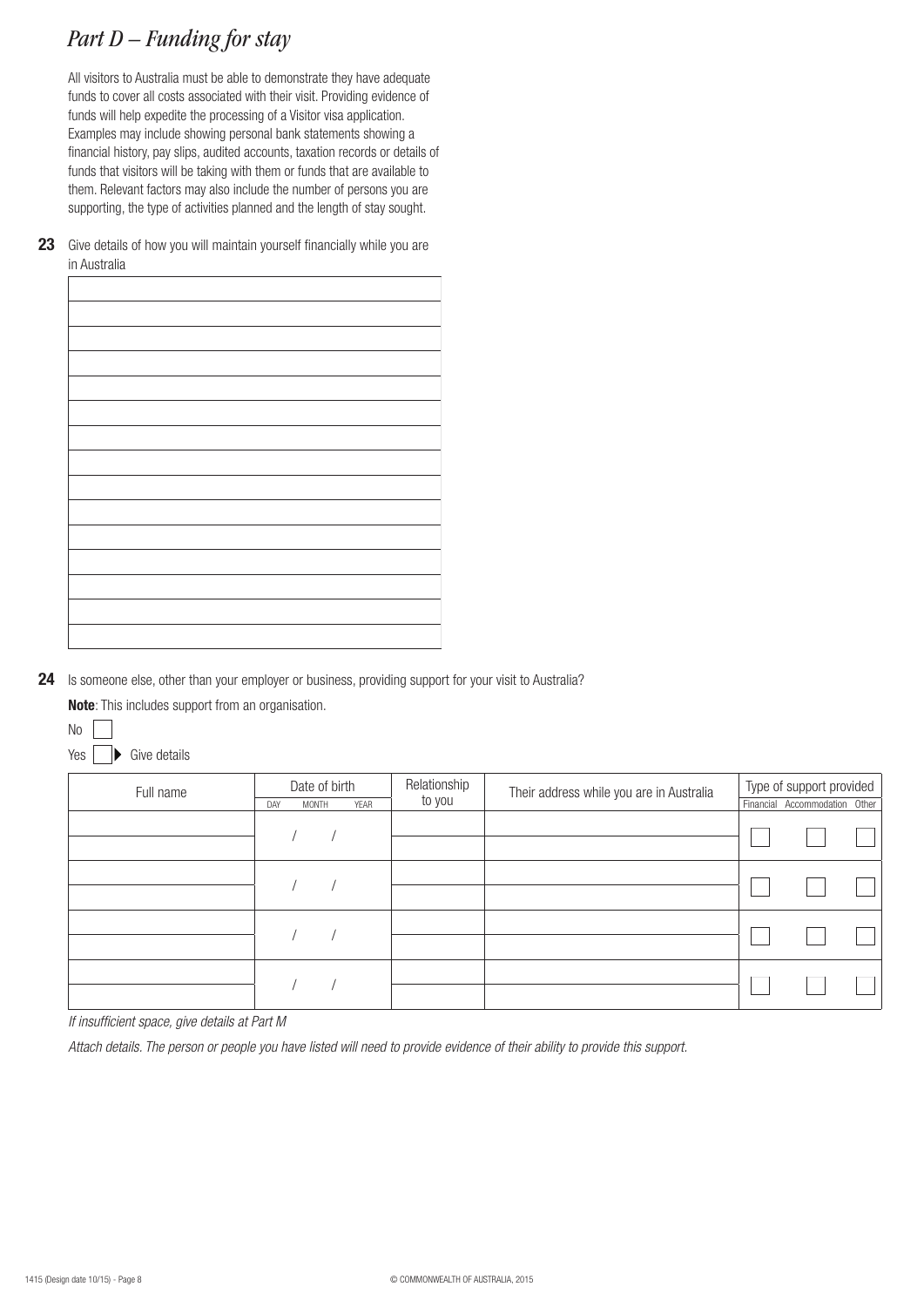## *Part E – Health details*

25 In the last 5 years, have you visited or lived outside your country of passport for more than 3 consecutive months?

|                | Do not include time spent in Australia.                                |    |                                                                                                                                  |
|----------------|------------------------------------------------------------------------|----|----------------------------------------------------------------------------------------------------------------------------------|
|                |                                                                        |    | ever had a chest x-ray which showed an abnormality?<br>$\bullet$                                                                 |
| N <sub>0</sub> |                                                                        |    | No                                                                                                                               |
| Yes            | Give details                                                           |    | Give details<br>Yes<br>▶                                                                                                         |
| 1.             | Country(s)                                                             |    |                                                                                                                                  |
|                |                                                                        |    |                                                                                                                                  |
|                | <b>MONTH</b><br>YEAR<br>MONTH<br>YEAR<br>DAY<br>DAY                    |    |                                                                                                                                  |
|                | Date<br>from<br>to                                                     |    |                                                                                                                                  |
|                |                                                                        |    |                                                                                                                                  |
| 2.             | Country(s)                                                             | 29 |                                                                                                                                  |
|                |                                                                        |    | During your proposed visit to Australia, do you expect to incur medical<br>costs, or require treatment or medical follow up for: |
|                | DAY<br>MONTH<br>YEAR<br>DAY<br><b>MONTH</b><br>YEAR                    |    | · blood disorder;                                                                                                                |
|                | Date<br>from<br>to                                                     |    | cancer;<br>$\bullet$                                                                                                             |
|                |                                                                        |    | heart disease;<br>$\bullet$                                                                                                      |
| 3.             |                                                                        |    | hepatitis B or C and/or liver disease;<br>$\bullet$                                                                              |
|                | Country(s)                                                             |    | HIV Infection, including AIDS;<br>$\bullet$                                                                                      |
|                |                                                                        |    | kidney disease, including dialysis;<br>$\bullet$                                                                                 |
|                | DAY<br>MONTH<br>YEAR<br>DAY<br>MONTH<br>YEAR<br>Date<br>from           |    | mental illness;<br>$\bullet$                                                                                                     |
|                | to                                                                     |    | pregnancy;<br>$\bullet$                                                                                                          |
|                | If insufficient space, give details at Part M                          |    | respiratory disease that has required<br>$\bullet$                                                                               |
|                |                                                                        |    |                                                                                                                                  |
|                |                                                                        |    | hospital admission or oxygen therapy;                                                                                            |
|                | Do you intend to enter a hospital or a health care facility (including |    | • other?                                                                                                                         |
|                | nursing homes) while in Australia?                                     |    | No                                                                                                                               |
| No             |                                                                        |    | Give details<br>Yes                                                                                                              |
| Yes            | Give details                                                           |    |                                                                                                                                  |
|                |                                                                        |    |                                                                                                                                  |
|                |                                                                        |    |                                                                                                                                  |
|                |                                                                        |    |                                                                                                                                  |
|                |                                                                        |    |                                                                                                                                  |
|                |                                                                        |    |                                                                                                                                  |
|                |                                                                        | 30 | Do you require assistance with mobility or care due to a medical                                                                 |
|                | Do you intend to work as, or study to be, a doctor, dentist, nurse or  |    | condition?                                                                                                                       |
|                | paramedic during your stay in Australia?                               |    | N <sub>0</sub>                                                                                                                   |
| No             |                                                                        |    | Give details<br>Yes                                                                                                              |
| Yes            | Give details                                                           |    |                                                                                                                                  |
|                |                                                                        |    |                                                                                                                                  |
|                |                                                                        |    |                                                                                                                                  |
|                |                                                                        |    |                                                                                                                                  |
|                |                                                                        |    |                                                                                                                                  |
|                |                                                                        |    |                                                                                                                                  |
|                |                                                                        | 31 | Have you undertaken a health examination for an Australian visa in<br>the last 12 months?                                        |
|                |                                                                        |    |                                                                                                                                  |
|                |                                                                        |    | N <sub>0</sub><br>Give details (including HAP ID if available)<br>Yes                                                            |

**28** Have you:

• ever had, or currently have, tuberculosis?

• been in close contact with a family member that has active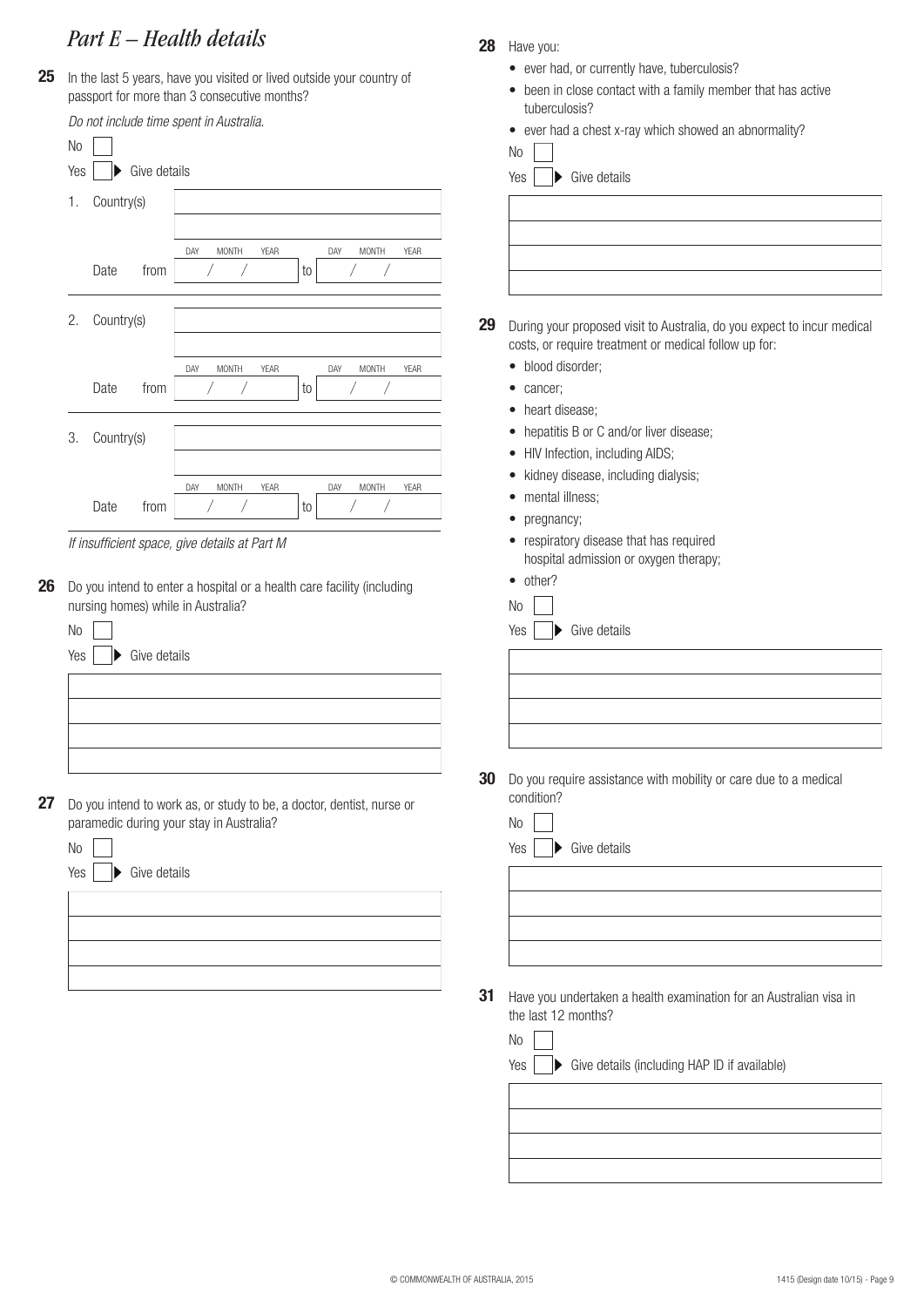## *Part F – Character details*

- **32** Have you ever:
	- been charged with any offence that is currently awaiting legal action?
	- been convicted of an offence in any country (including any conviction which is now removed from official records)?
	- been the subject of an arrest warrant or Interpol notice?
	- been found guilty of a sexually based offence involving a child (including where no conviction was recorded)?
	- been named on a sex offender register?
	- been acquitted of any offence on the grounds of unsoundness of mind or insanity?
	- been found by a court not fit to plead?
	- been directly or indirectly involved in, or associated with, activities which would represent a risk to national security in Australia or any other country?
	- been charged with, or indicted for: genocide. war crimes, crimes against humanity, torture, slavery, or any other crime that is otherwise of a serious international concern?
	- been associated with a person, group or organisation that has been/is involved in criminal conduct?
	- been associated with an organisation engaged in violence or engaged in acts of violence (including war, insurgency, freedom fighting, terrorism, protest) either overseas or in Australia?
	- served in a military force, police force, state sponsored/private militia or intelligence agency (including secret police)?
	- undergone any military/paramilitary training, been trained in weapons/explosives or in the manufacture of chemical/biological products?
	- been involved in people smuggling or people trafficking offences?
	- been removed, deported or excluded from any country (including Australia)?
	- overstayed a visa in any country (including Australia)?
	- had any outstanding debts to the Australian Government or any public authority in Australia?

No No Yes Yes No Yes No Yes No Yes No Yes No Yes No Yes No Yes No Yes No Yes No Yes No Yes No Yes No Yes

No Yes

No

Yes

If you answered **'Yes'** to any of the questions at Question 32, give ALL relevant details below.

*If insufficient space, give details at Part M*

## *Part G – Previous applications*

#### **33** Have you ever:

| • been in Australia and not complied with visa<br>conditions or departed Australia outside your |      |     |
|-------------------------------------------------------------------------------------------------|------|-----|
| authorised period of stay?                                                                      | $No$ | Yes |
| • had an application for entry to or further stay<br>in Auetralia refueed, or had a viea for    |      |     |

No

Yes

in Australia refused, or had a visa for Australia cancelled?

If you answered **'Yes'** to any of the questions above, give details

*If insufficient space, give details at Part M*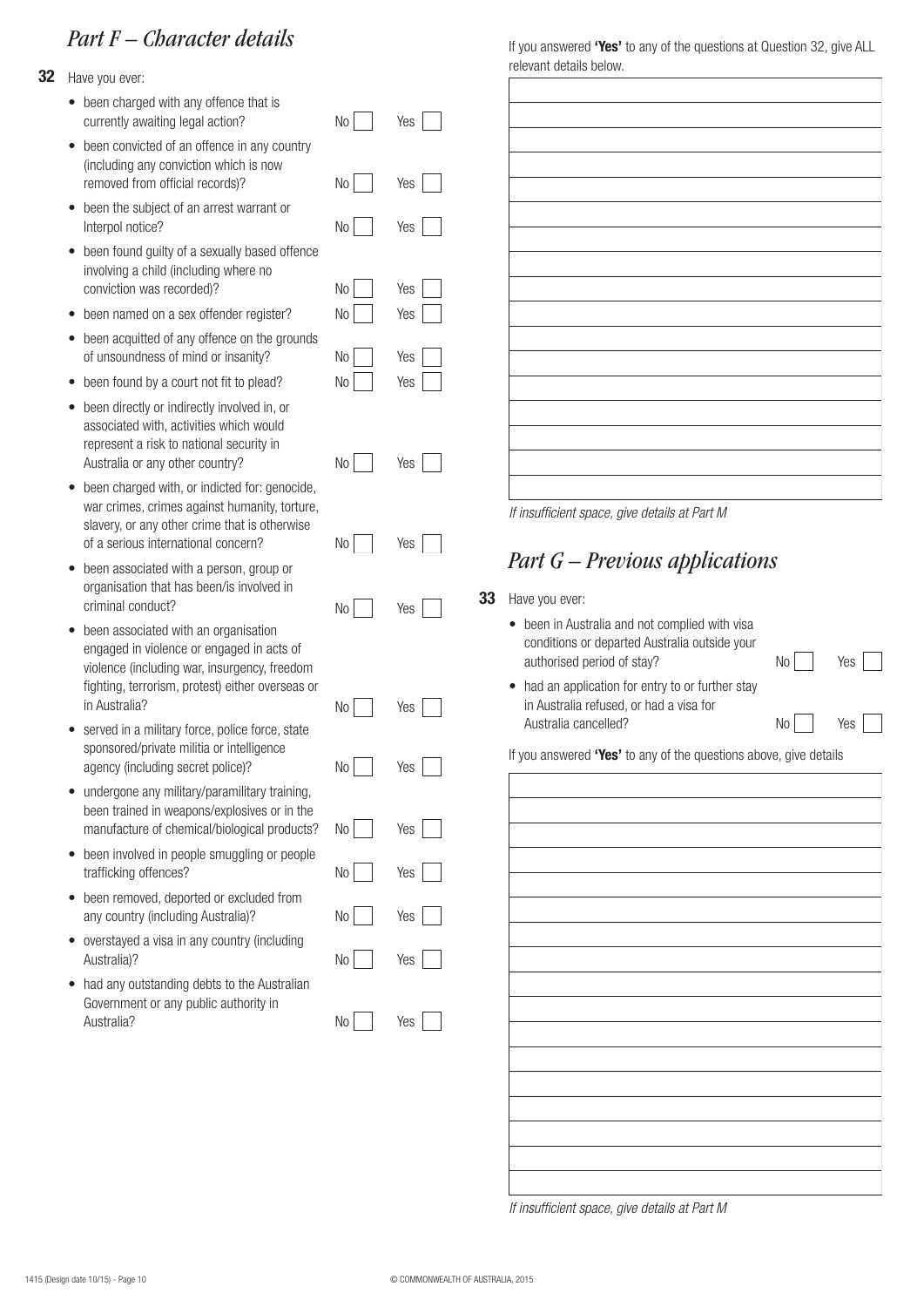# *Part H – Assistance with this form*

| 34 | Did you receive assistance in completing this form?                                                                                                           |  |  |  |  |
|----|---------------------------------------------------------------------------------------------------------------------------------------------------------------|--|--|--|--|
|    | <b>No</b><br>Go to Part I                                                                                                                                     |  |  |  |  |
|    | Please give details of the person who assisted you<br>Yes                                                                                                     |  |  |  |  |
|    | Mr<br><b>Mrs</b><br><b>Miss</b><br>Title:<br>Ms<br>Other                                                                                                      |  |  |  |  |
|    | Family name                                                                                                                                                   |  |  |  |  |
|    | Given names                                                                                                                                                   |  |  |  |  |
|    | Address                                                                                                                                                       |  |  |  |  |
|    |                                                                                                                                                               |  |  |  |  |
|    |                                                                                                                                                               |  |  |  |  |
|    | POSTCODE                                                                                                                                                      |  |  |  |  |
|    | Telephone number or daytime contact                                                                                                                           |  |  |  |  |
|    | COUNTRY CODE<br>AREA CODE<br><b>NUMBER</b>                                                                                                                    |  |  |  |  |
|    | Office hours<br>$)$ (<br>(<br>1                                                                                                                               |  |  |  |  |
|    | Mobile/cell                                                                                                                                                   |  |  |  |  |
| 35 | Is the person an agent registered with the Office of the Migration<br>Agents Registration Authority (Office of the MARA)?<br><b>No</b><br>Go to Part I<br>Yes |  |  |  |  |
| 36 | Is the person/agent in Australia?                                                                                                                             |  |  |  |  |
|    | Go to Part I<br>N <sub>0</sub>                                                                                                                                |  |  |  |  |
|    | Yes                                                                                                                                                           |  |  |  |  |
| 37 | Did you pay the person/agent and/or give a gift for this assistance?                                                                                          |  |  |  |  |
|    | N <sub>o</sub>                                                                                                                                                |  |  |  |  |

Yes<sup>[1]</sup>

## *Part I – Options for receiving written communications*

**38** All written communications about this application should be sent to: *(Tick one box only)*

| <b>Myself</b>           |                                                                                       |
|-------------------------|---------------------------------------------------------------------------------------|
| 0R                      |                                                                                       |
| Authorised<br>recipient | You should complete form 956A Appointment<br>or withdrawal of an authorised recipient |
| 0R                      |                                                                                       |
| Migration agent         | Your migration agent/exempt person should                                             |
| 0R                      | complete form 956 Advice by a migration<br>agent/exempt person of providing           |
| Exempt person           | <i>immigration assistance</i>                                                         |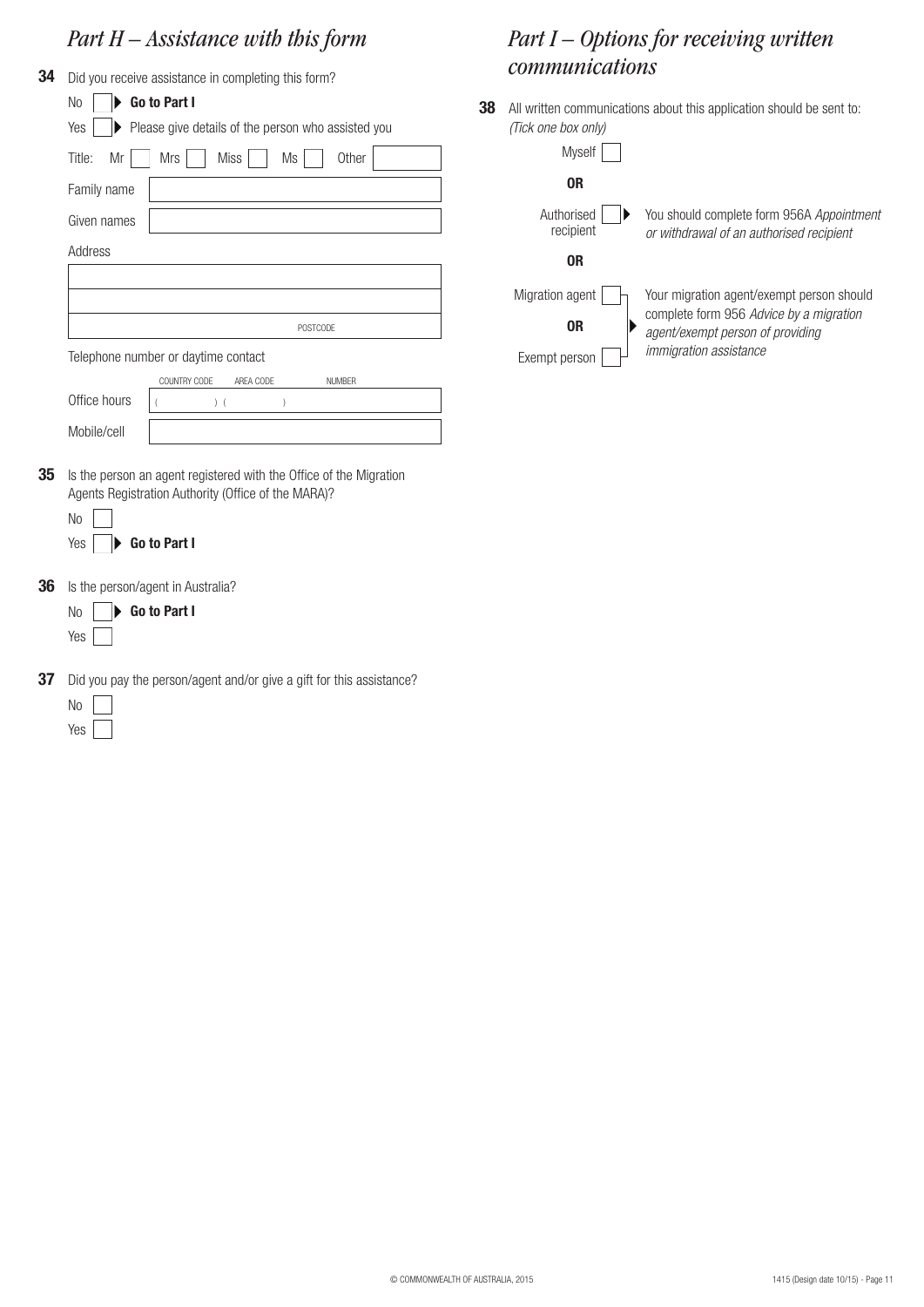## *Part J – Payment details*

**39 IMPORTANT**: You must refer to the department's website at **www.border.gov.au/trav/visa/fees** to complete this part of your application. The website shows reference tables with the Visa Application Charges applicable to each visa subclass.

| Visa subclass you are applying for                                                                                                                                                                                                                                 |                           |                                                          |              |                                                               |               |
|--------------------------------------------------------------------------------------------------------------------------------------------------------------------------------------------------------------------------------------------------------------------|---------------------------|----------------------------------------------------------|--------------|---------------------------------------------------------------|---------------|
| ← Base Application Charge                                                                                                                                                                                                                                          |                           |                                                          |              |                                                               |               |
| Write the amount shown on the reference table for your visa subclass                                                                                                                                                                                               |                           |                                                          |              | <b>AUD</b>                                                    | (1)           |
|                                                                                                                                                                                                                                                                    |                           |                                                          |              | ٠                                                             |               |
| Non-internet Application Charge (if applicable)                                                                                                                                                                                                                    |                           |                                                          |              | <b>AUD</b>                                                    | (2)           |
| Additional Applicant Charge aged 18 years or over at the time your application is lodged                                                                                                                                                                           |                           |                                                          |              |                                                               |               |
| Write the amount shown on the<br>reference table for your visa subclass                                                                                                                                                                                            |                           | Number of additional applicants<br>aged 18 years or over |              |                                                               |               |
| <b>AUD</b>                                                                                                                                                                                                                                                         | <b>X</b> (multiplied by)  |                                                          |              | <b>AUD</b>                                                    | (3)           |
|                                                                                                                                                                                                                                                                    |                           |                                                          |              |                                                               |               |
| Additional Applicant Charge under 18 years of age at the time your application is lodged<br>Write the amount shown on the<br>reference table for your visa subclass                                                                                                |                           | Number of additional applicants<br>under 18 years of age |              |                                                               |               |
| <b>AUD</b>                                                                                                                                                                                                                                                         | <b>X</b> (multiplied by)  |                                                          |              | <b>AUD</b>                                                    | (4)           |
|                                                                                                                                                                                                                                                                    |                           |                                                          |              |                                                               |               |
| Subsequent Temporary Application Charge (if applicable)                                                                                                                                                                                                            |                           |                                                          |              |                                                               |               |
| Write the amount shown on the<br>reference table for your visa subclass                                                                                                                                                                                            |                           | Number of applicants                                     |              |                                                               |               |
| <b>AUD</b>                                                                                                                                                                                                                                                         | <b>X</b> (multiplied by)  |                                                          |              | <b>AUD</b>                                                    | (5)           |
|                                                                                                                                                                                                                                                                    |                           |                                                          |              |                                                               |               |
|                                                                                                                                                                                                                                                                    |                           |                                                          |              | =                                                             |               |
|                                                                                                                                                                                                                                                                    |                           |                                                          |              | <b>Total</b>                                                  |               |
| $\blacktriangleright$ Total (1) + (2) + (3) + (4) + (5)                                                                                                                                                                                                            |                           |                                                          |              | <b>AUD</b>                                                    |               |
| You must pay the <b>total amount</b> or your visa application will not be valid.<br>Note: A second instalment of the Visa Application Charge must also be<br>paid before we can grant some visas.                                                                  |                           |                                                          |              |                                                               |               |
| How will you pay your application charge?                                                                                                                                                                                                                          |                           |                                                          |              |                                                               |               |
| Note: A surcharge may apply to payments made by credit card. Further information is available from                                                                                                                                                                 |                           |                                                          |              |                                                               |               |
| www.border.gov.au/trav/visa/fees/how-to-pay-for-an-application<br>If applying in Australia, credit card is the preferred method of payment. If paying by bank cheque or money order please make payable to the<br>Department of Immigration and Border Protection. |                           |                                                          |              |                                                               |               |
| If applying outside Australia, please check with the Australian Government office where you intend to lodge your application as to what methods<br>of payment and currencies they can accept and to whom the payment should be made payable.                       |                           |                                                          |              |                                                               |               |
| Bank cheque                                                                                                                                                                                                                                                        |                           |                                                          |              |                                                               |               |
| Money order                                                                                                                                                                                                                                                        |                           |                                                          |              |                                                               |               |
| Credit card<br>Give details below                                                                                                                                                                                                                                  |                           |                                                          |              |                                                               |               |
| Payment by (tick one box)                                                                                                                                                                                                                                          | <b>Australian Dollars</b> |                                                          | COUNTRY CODE | AREA CODE                                                     | <b>NUMBER</b> |
| Diners Club<br>MasterCard                                                                                                                                                                                                                                          |                           | Telephone<br>number                                      |              | $)$ (                                                         |               |
| JCB<br>American Express<br>Visa                                                                                                                                                                                                                                    | <b>AUD</b>                | Address                                                  |              |                                                               |               |
|                                                                                                                                                                                                                                                                    |                           |                                                          |              |                                                               | POSTCODE      |
| Credit card number                                                                                                                                                                                                                                                 |                           |                                                          |              | As the cardholder I acknowledge and accept that a credit card |               |
| ÷<br>÷<br><b>MONTH</b><br>YEAR                                                                                                                                                                                                                                     | ÷<br>コール・レール<br>- 1       | surcharge may apply to the transaction.                  |              |                                                               |               |
| Expiry date                                                                                                                                                                                                                                                        |                           | <b>Signature of</b>                                      |              |                                                               |               |

Credit card information will be used for charge paying purposes only.

Cardholder's name

**40**

**cardholder**

 $\mathbb{Z}_0$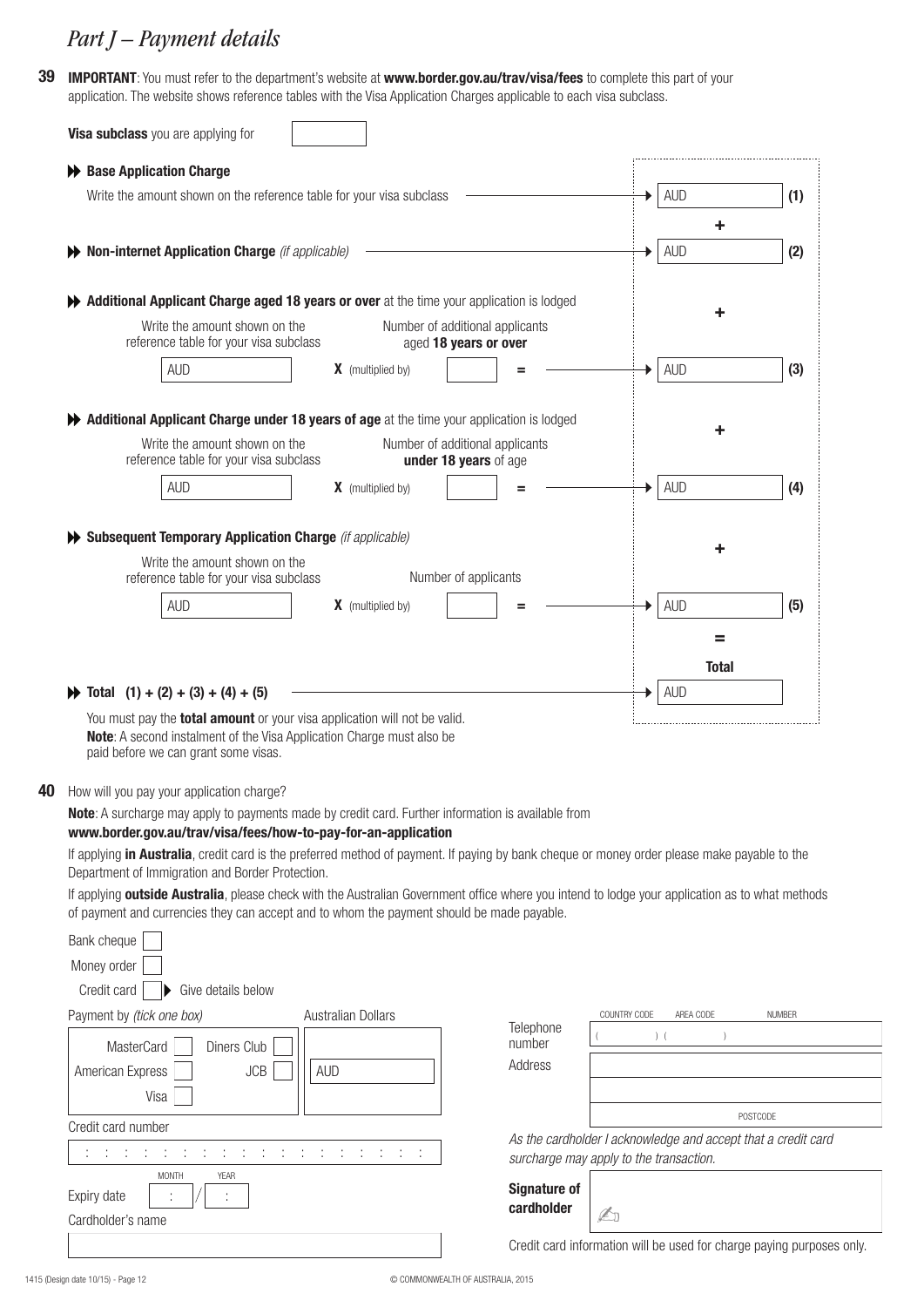## *Part K – Application checklist*

**41** With your completed and signed application form 1415, you must include:

| a certified copy of relevant pages of your passport,<br>as necessary                                                                                                             |  |
|----------------------------------------------------------------------------------------------------------------------------------------------------------------------------------|--|
| a recent passport photograph (not more than<br>6 months old) of yourself                                                                                                         |  |
| • the Visa Application Charge <i>(if applicable)</i>                                                                                                                             |  |
| If you authorise another person to receive all written<br>communications about your application with the<br>department:                                                          |  |
| completed Part I – Options for receiving written<br><i>communications</i> ; and<br>form 956 Advice by a migration agent/exempt person<br>of providing immigration assistance; or |  |
| form 956A Appointment or withdrawal of an<br>authorised recipient                                                                                                                |  |

**When you have lodged your application, you should attach your receipt to this sheet.**

## Additional documents

Under *the Migration Act 1958*, decision-makers are not obliged to seek additional information from the application before making a decision on a visa application. It is therefore in the your best interest to submit the following documentation, if applicable, with your application:

| evidence of access to funds to support your stay                                                                                                                                                                                                                                                                                                                                                                                                                      |  |
|-----------------------------------------------------------------------------------------------------------------------------------------------------------------------------------------------------------------------------------------------------------------------------------------------------------------------------------------------------------------------------------------------------------------------------------------------------------------------|--|
| evidence of your medical/travel insurance (if asked)                                                                                                                                                                                                                                                                                                                                                                                                                  |  |
| medical examination or tests (if asked)                                                                                                                                                                                                                                                                                                                                                                                                                               |  |
| evidence that there is a need for you to be in<br>Australia for business purposes eg. a letter from your<br>employer detailing the reasons for your visit and your<br>proposed duties, a letter of invitation from the host<br>organisation in Australia, an itinerary with contact<br>details of the business parties or conference<br>registration details                                                                                                          |  |
| evidence that your business background is relevant<br>to the nature of your proposed business in Australia<br>eg. evidence of educational qualifications, evidence<br>of current employment position and your role during<br>the visit, details of any previous contacts with<br>Australian business people or organisations,<br>documentation indicating that the company is an<br>actively operating business (business registration<br>certificate, annual report) |  |
| other information to show that you have an incentive<br>and authority to return to your country of residence<br>such as a history of international travel                                                                                                                                                                                                                                                                                                             |  |
| other information to show that you have an incentive<br>and authority to return to your country of residence,<br>such as property or other significant assets in your<br>home country                                                                                                                                                                                                                                                                                 |  |

**Important**: Do not provide original documents unless requested. You should provide 'certified copies' of original documentation. Documents not in English should be accompanied by accredited English translations.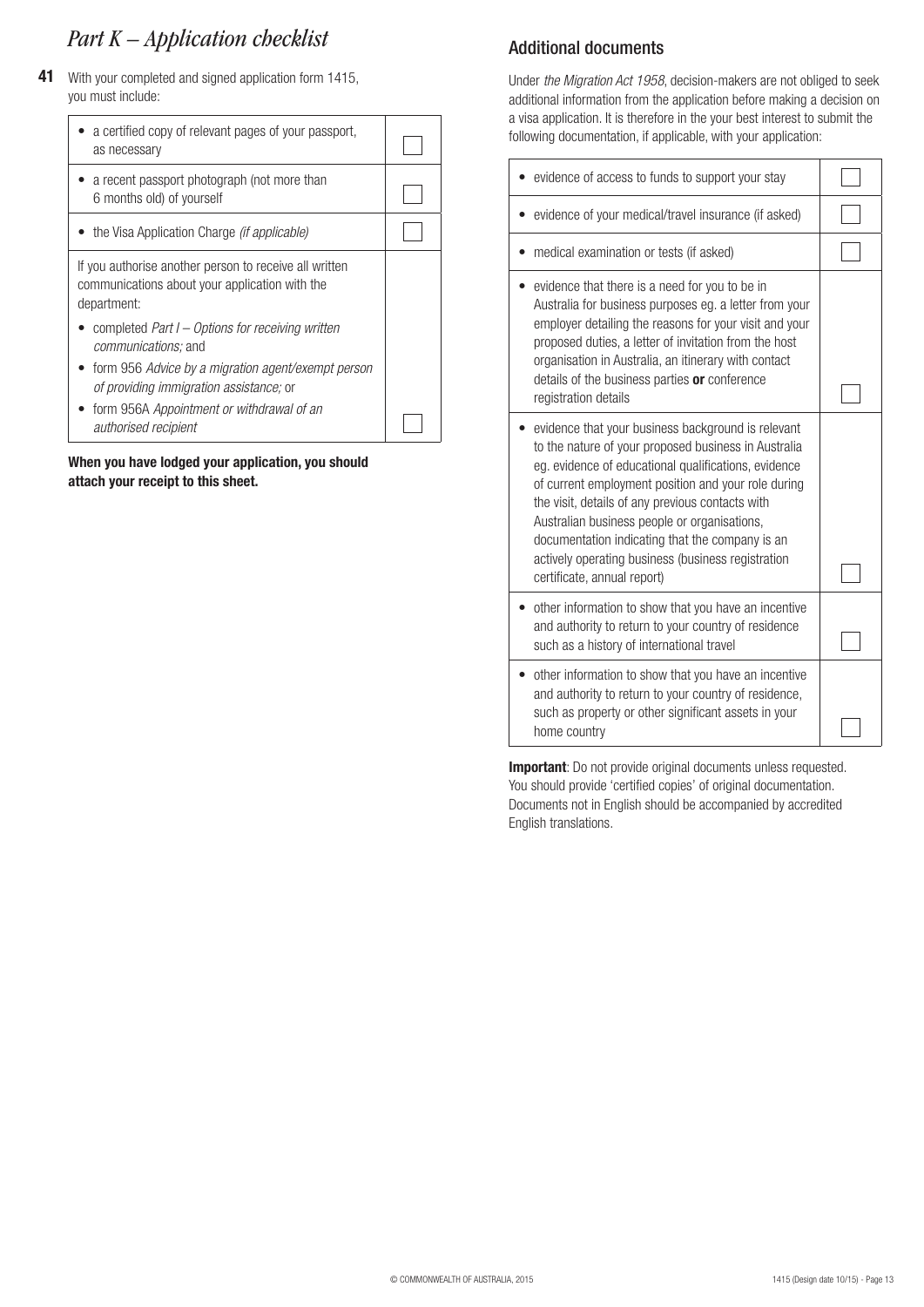## *Part L – Signatures* **<sup>43</sup>**

#### **42 BIOMETRICS DECLARATION AND CONSENT**

This declaration and consent is for offshore visa applicants.

*I consent to: If I am requested or required to provide my fingerprints and facial image:*

• *the collection of my fingerprints and facial image.*

*I declare that:*

• *I understand that my fingerprints and facial image and my biographical information held by the department may be given to Australian law enforcement agencies to help identify me, to help determine my eligibility for grant of the visa I have applied for, and for law enforcement purposes.*

*I consent to:*

- *Australian law enforcement agencies disclosing my biometric, biographical and criminal record information to the department for any of the purposes outlined above; and*
- *the department using the information obtained for the purposes of the* Migration Act 1958 *or the* Australian Citizenship Act 2007*.*

| Signature of<br>applicant |     |              |             |  |
|---------------------------|-----|--------------|-------------|--|
|                           | DAY | <b>MONTH</b> | <b>YEAR</b> |  |
| Date                      |     |              |             |  |

#### **43 DECLARATION**

**WARNING**: Giving false or misleading information or documents is a serious offence.

*Having read the 'Conditions for a Visitor visa – Business Visitor stream' on page 1 of this form, I declare that:*

- *the information in this form is complete, correct and up-to-date;*
- *I understand that the visa I am applying for does not permit me to work in Australia;*
- *I understand that the visa I am applying for does not permit me to study for longer than 3 months in Australia;*
- *my intention to visit Australia is genuine and I will abide by the conditions and period of stay of the visa;*
- *I understand that if I do not abide by the conditions imposed on my visa, my visa may be cancelled or I may be subject to other penalties;*
- *I have adequate funds to meet all costs associated with the visit to and from Australia;*
- *I have never had tuberculosis or any serious condition likely to endanger or be a cost to Australia (otherwise, I attach details);*
- *I understand that if a no further stay 8503 condition is imposed on this visa, it will limit my ability to remain in Australia beyond the authorised period of the visa;*
- *in any part of this form which has been completed with the assistance of another person, that the information as set down is true and correct and has been included with my full knowledge, consent and understanding;*
- *if granted a visa, I will advise the Australian Visa Office should my circumstances change prior to my travel to Australia;*
- *I have truthfully declared all relevant details requested of me in this application;*
- *I have read the information contained in form 1442i* Privacy notice;
- *I understand the department may collect, use and disclose my personal information (including biometric information and other*  sensitive information) as outlined in form 1442i Privacy notice;
- *I understand that if any fraudulent documents or false or misleading information has been provided with this application, or if I fail to satisfy the Minister of my identity, my application may be refused and I, and any other member of my family unit, may become unable to be granted a visa for specified periods of time;*
- *if documents are found to be fraudulent or information to be incorrect after the grant of a visa, the visa may subsequently be cancelled.*

| <b>Signature of</b><br>applicant |     |              |             |  |
|----------------------------------|-----|--------------|-------------|--|
|                                  | DAY | <b>MONTH</b> | <b>YEAR</b> |  |
| Date                             |     |              |             |  |

We strongly advise that you keep a copy of your application and all attachments for your records.